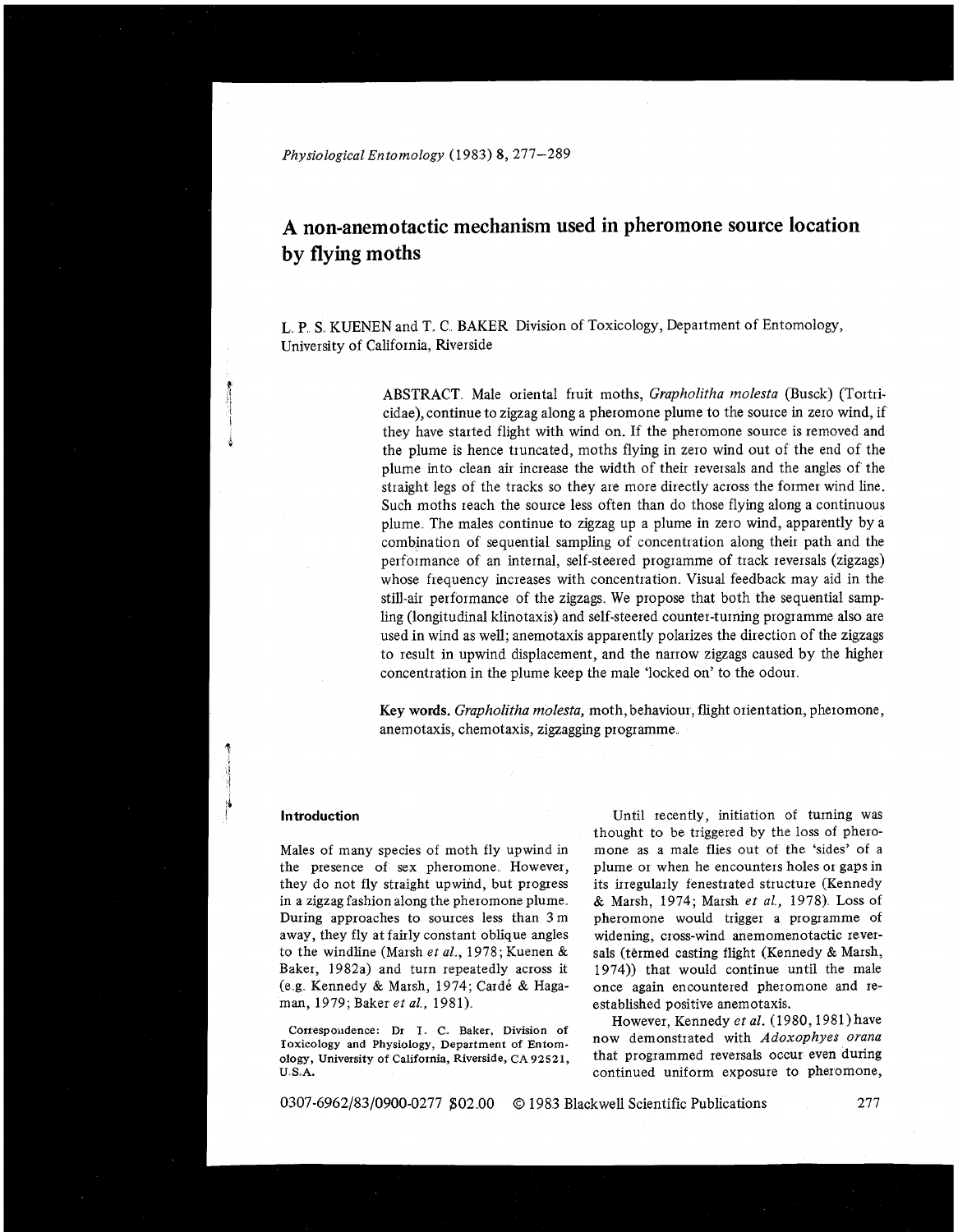## 278 *L. P S., Kuenen and T.* C. *Baker*

the onset of pheromonal stimulation initiating a programme ot narrow left-right reversals, and pheromone loss causing these reversals to become wider This finding implicated a chemotactic mechanism for the first time, because although each reversal leg could be steered anemomenotactically, the frequency of reversals could clearly only be influenced by the chemical stimulus. In wind, the chemically mediated programme of reversals would then presumably interact in some way with anemotaxis to result in displacement toward the source, 01 lack of displacement during casting flight without pheromone.

Farkas & Shorey (1972) had proposed that moths maintained lateral contact with a pheromone plume chemotactically by 'aerial trail following', turning back into or towards the plume upon each loss of contact with it Males of *Pectinophora gossypiella* successfully flew to the vicinity of a pheromone source after wind wasstopped, which Farkas& Shorey (1972) considered to be evidence that chemotaxis, not anemotaxis, is the mechanism used to keep laterally close to a plume, even in wind. Further, they suggested that the moths could somehow sense chemotactically whether the source was up or down tunnel from them (Farkas & Shorey, 1972).

This longtitudinal aspect of their hypothesis was not supported by experiments in which Kennedy & Marsh  $(1974)$  showed that upwind progress of male *Plodza interpunctella* toward a source was altered in response to a ground pattern moving beneath them They concluded that Farkas & Shorey's males would have detected the direction of the pheromone source before the wind was stopped by using pheromone-regulated optomotor anemotaxis The ability of Farkas & Shorey's males to remain in close contact with a stationary plume in still air was, however, overlooked, and in a preliminary study using males of *Grapholitha rnolesta* (Busck), we demonstrated that this contact is indeed achieved by means of a chemotaxis (Baker & Kuenen, 1982) In contrast to Farkas & Shorey, however, we proposed a mechanism of self-steered longtitudinal chemoklinotaxis, but did not propose that it is used in wind as well as without it

In this paper we describe in detail our studies on the behaviour of male *G molesta* flying in still air, and we present evidence that a kind of protracted chemoklinotaxis is used in wind as well as in still air

#### **Materials and Methods**

## *General*

Grapholitha molesta were reared on small green thinning apples at  $25 \pm 2^{\circ}$ C on a 16:8 L:D cycle (Baker et al., 1981). Males were isolated from females in the pupal stage and adults were segregated daily by age Adult males were always kept isolated from females and had continuous access to an 8% sucrose solution

Males were flown in a large sustained-flight wind tunnel constructed of clear polycarbonate plastic with a working section 3 6 m long, 1 m high and 1 m wide at ground level (Kuenen & Baker, 1982b) **A** moveable ground pattern of alternating transverse 10-cm black and white stripes waspositioned 1 5 cm below the 6-mmthick clear acrylic plastic floor. Air flow was provided by a 1-hp voltage-regulated fan, and air turbulence was reduced by passing the air through layers of muslin (supported by a mesh screen) and finally through a layer of finemesh polyester fabric

Pheromone-bearing septa (see below) were positioned 40 cm from the upwind end of the working section **A** septum was either placed on a  $15 \times 15 \times 0.05$  cm galvanized sheet metal plate positioned 15 cm above the centre of the tunnel floor, or suspended at the same height and location by a thread from the roof of the tunnel. Pheromone was removed from the tunnel by a 30-cm diam. exhaust tube (air speed in centre =  $2.9 \text{ m/s}$  aligned with the centre of the plume. The remainder of the air passing through the tunnel was recirculated through the room.

In all experiments 4-6-day-old males were individually released from small aluminiumscreen cones hand-held in the bottom of the pheromone plume (Kuenen & Baker, 1982b) They were released during a 2-h period beginning 2 h before lights-off, at which time they were optimally responsive to pheromone (Baker & Cardé, 1979a). Prior to release, moths were exposed for at least 5 min to the light intensity of 250 lx in tunnel, which was provided by four voltage-regulated 100-W bulbs, whose light was diffused by reflection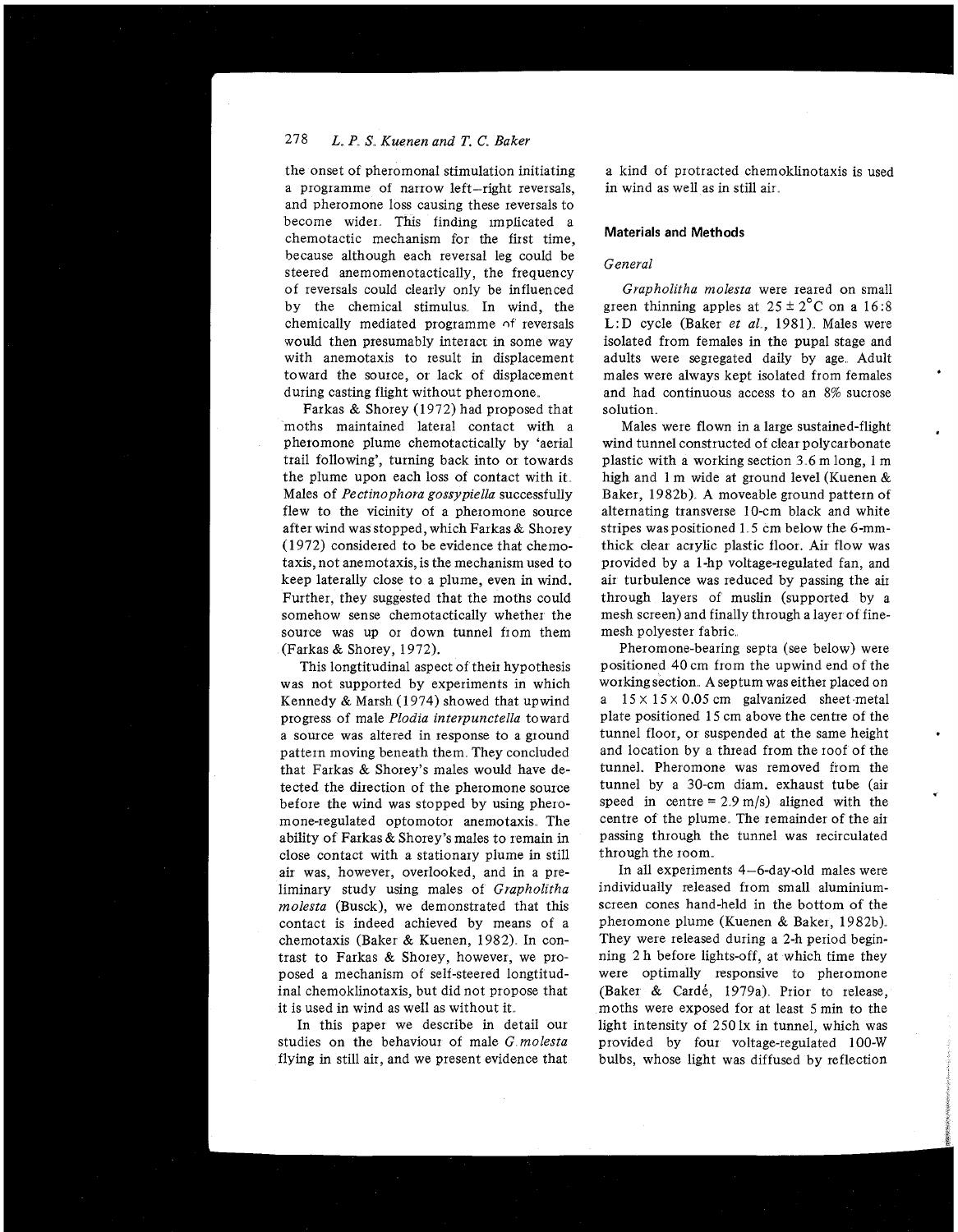from a white styrofoam (expanded polystyrene) ceiling.

#### *Pheromone*

The sex pheromone emitted by females of  $G$  *molesta* is a blend of 5.9%  $(E)$ -8-dodecenyl acetate, 3 8% (2)-8-dodecenyl alcohol (Card6 et al., 1979) and 90.3% (Z)-8-dodecenyl acetate (Roelofs *et al.*, 1969). A 100  $\mu$ g/ $\mu$ l solution in hexane was formulated gravimetrically and serially diluted to 1  $\mu$ g/ $\mu$ l. 10  $\mu$ l of this solution were applied to the inside bottom of the large end of a rubber septum (A. H. Thomas Co., No. 8753-D22,  $5 \times 9$  mm sleeve type). Each of the components had < 0.5% volatile impurities as determined by gas-liquid chromatography (GLC) on an XF-1150 (50% cyanoethyl, methylsilicone on 100-1 20 mesh Chromosorb, W-AW-DMCS)  $2 m \times 2 mm$  ID glass column, with an  $N_2$  carrier flow of  $25 \text{ ml/min}$  at  $160^{\circ}$ C (Baker & Roelofs, 1981). The formulation of this optimal blend (Baker & Cardé, 1979b) was verified by GLC on the same XF-1150 column (Baker & Roelofs, 1981).

### *Recording of flight tracks*

All flights were video-recorded from above in planview with a rotary-shutter camera (Sony RSC 1050) positioned on top of the tunnel, connected to a video recorder (Sony SLO 340) The camera's field of view spanned 65 cm, from 105 to 170 cm, downwind of the pheromone source, and 25 cm on both sides of the midline of the tunnel A single layer of cheese cloth was placed on the floor of the tunnel so that the moths would be visible on the video display as they flew over the ground pattern of black stripes The stripes were still visible through the cloth, and the moths would slow, stop, or reverse their up-tunnel progress when the ground pattern was moved in the down tunnel direction (Kennedy & Marsh, 1974; Miller & Roelofs, 1978)

For analysis, individual flight tracks were re-recorded onto a Sony SVM-1010 motion analyser. Frame-by-frame playback from this system gave the moths' consecutive  $1/60-s$ positions, which were marked by an ink dot on a mylar (clear plastic) sheet taped to the video surface of the analyser. Reference marks were added to each sheet so that individual

tracks could be aligned consistently for comparisons and analyses.

#### *Data analysis*

An X/Y digitizer (Houston Instruments, HIPAD@ DT 11) serially interfaced with a microcomputer (Radio Shack, TRS 80@ Model 111) was used for data analysis (the digitizer resolution was set at 39  $\mu$ m with an accuracy of 117  $\mu$ m). Each track-bearing mylar sheet was consistently oriented on the digitizer surface using the reference marks, and the X,Y co-ordinates of consecutive points were entered into the computer

All measurements of velocity were made relative to the stationary tunnel A computer program (BASIC) analysed the tracks for: (1) overall velocity (velocity along the actual track), (2) net velocity (distance along the wind line per unit time), (3) turning frequency (number of turns per second), (4) distance per turn (cm along the actual track), (5) turning magnitude (degrees per turn), (6) angular velocity (degrees per second), and (7) the angular-to-linear velocity ratio (degrees per cm; calculated as the total degrees turned/total distance flown).

In our first experiment, we calculated the mean orientation angle and its mean unit vector length for each moth (Batschelet, 1972; Kuenen & Baker, 1982a) We also measured track reversal distances (distances at which moths turned back toward the time-averaged axis of the plume) and interreversal track angles (modified after Marsh *et al.*, 1978; Kuenen & Baker, 1982a).

Turns were defined as beginning at any point along the track where the direction of movement changed from clockwise to anticlockwise (or vice versa), and to end at the start of the next turn. To allow for the error inherent in transcribing tracks and entering the X,Y coordinates, a threshold value in change of direction of  $50^{\circ}$  had to be accumulated and exceeded before a new turn was registered, and the turn was deemed to have started (or ended) at the first point on the track where the change in direction had begun. The beginning and end of each tracing were therefore parts of incomplete turns and were not included in the turning data

We employed Marsh *et a1* 's (1978) defini-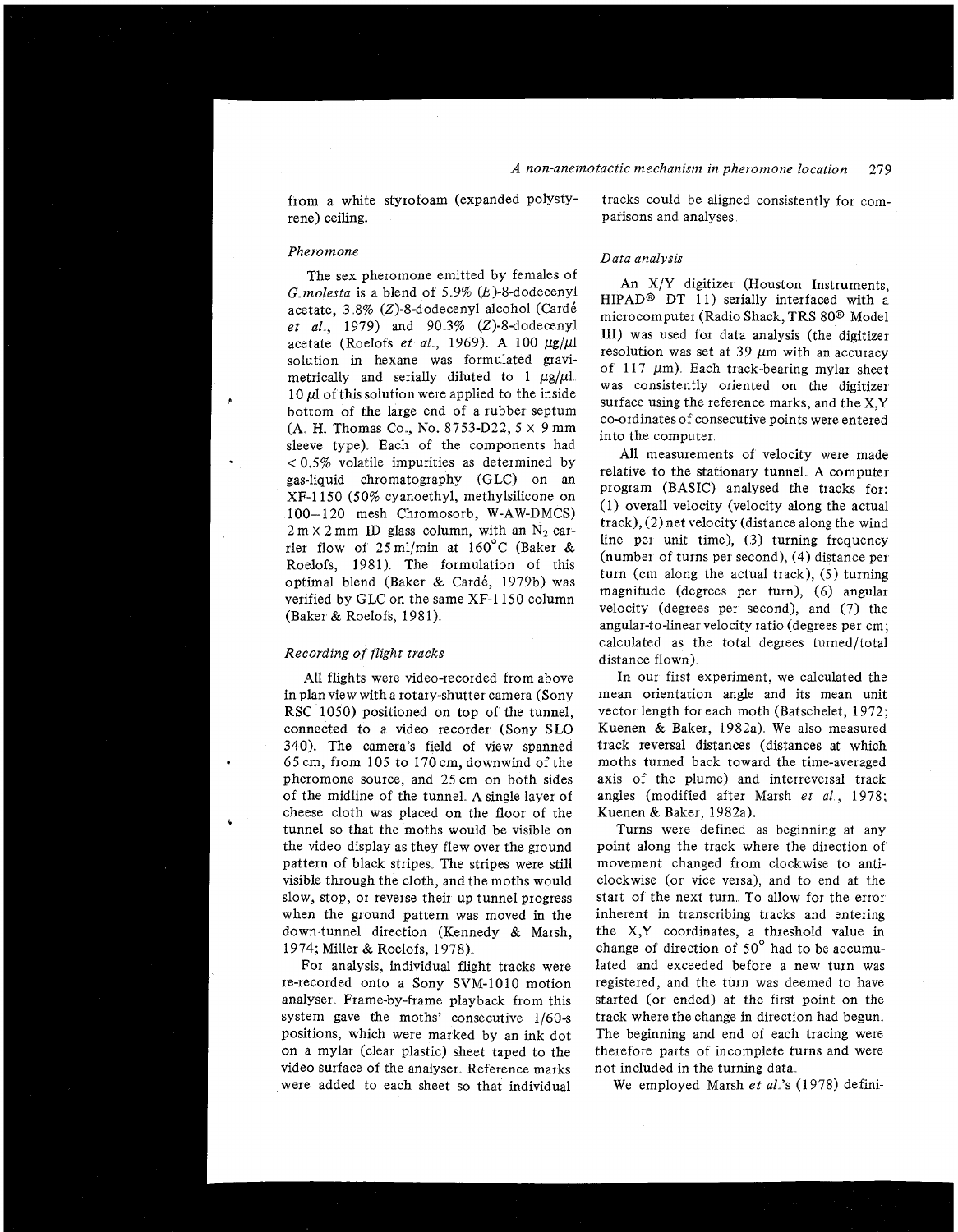

FIG. 1. Triangle of velocities during free-flight in wind (after Marsh et al., 1978). A change in the length of any leg of the triangle necessarily affects one or both of the other legs

tions of course angle, groundspeed, airspeed, track angle and drift angle (Fig. 1). The magnitude and direction of the wind and ground velocity vectors determine the airspeed vector Thus, a moth will always have an airspeed vector above zero unless it hovers stationary in still air or flies straight downwind along the wind line at the wind speed.

## **Experiments and Criteria**

## *Stopping the wind with pheromone plume present*

Individual males weie allowed to initiate uptunnel flight in winds ranging from 37.5 to 50 cm/s. As the males flew toward the field view of the video-camera, the wind could be stopped in  $c$ . 2.7 s by switching off power to the fan, and pulling sharply on a leather brake which tightened round the axle of the fan and stopped the blades rotating. Using a titanium chloride smoke source in place of the pheromone septum, we verified that the wind stopped at the same moment as the fan blades stopped. The smoke plume then remained substantially intact for about 10 s and without significant down-tunnel displacement but began slowly to expand laterally within 2-3 s of wind stoppage. At the moment the blades stopped, a small light-emitting diode (LED), positioned at the top of the tunnel in view of the camera,

was flashed as a visual marker of wind cessation At the same time the pheromone exhaust tube was covered with a piece of cardboard, which prevented the development of a vortex which, as indicated by smoke, would have rolled uptunnel and disrupted the stationary pheromone plume.

When all was well timed, the wind stopped as the male flew up to or just into the field of view. Males were observed for their farthest advance up-tunnel toward the pheromone source. As a control, the LED was flashed, but the fan was not stopped and the exhaust tube was not covered. Flight tracks of the two groups of moths were compared

#### *Removal of the pheromone plume in wind*

Males initiated up-tunnel flight toward the pheromone source in winds of 28 6 or 37 *5* cm/s (voltage to the fan varied on some days). As the moths flew toward the camera's field of view, the pheromone septum, suspended by a thread, was pulled abruptly to the top of the tunnel, effectively creating an upwind end to the pheromone plume at the height at which moths were flying As the pheromone source was raised, the LED was flashed on, so that we could calculate the farthest up-tunnel point at which the males could have flown out of the upwind end of the pheromone plume

It was possible that the moths lost pheromone contact sooner than we calculated from the wind speed and LED flash. For instance, they might have flown outside the time-averaged boundaries of the plume or encountered a gap in the plume as they approached its upwind end. Errors resulting from any such earlier loss of pheromone contact would have tended to obscure differences between moths' flight tracks in areas where the pheromone plume was present compared with where it was absent. When properly timed, the moths lost pheromone contact near the middle of the field of view

## *Removal of the pheromone plume followed by wind stoppage*

In this experiment the moths were again allowed to initiate up-tunnel flight toward the pheromone source in a wind of 70 cm/s As in the plume removal experiment above, the

280 *L. P S Kuenen and* **T** C. *Baker*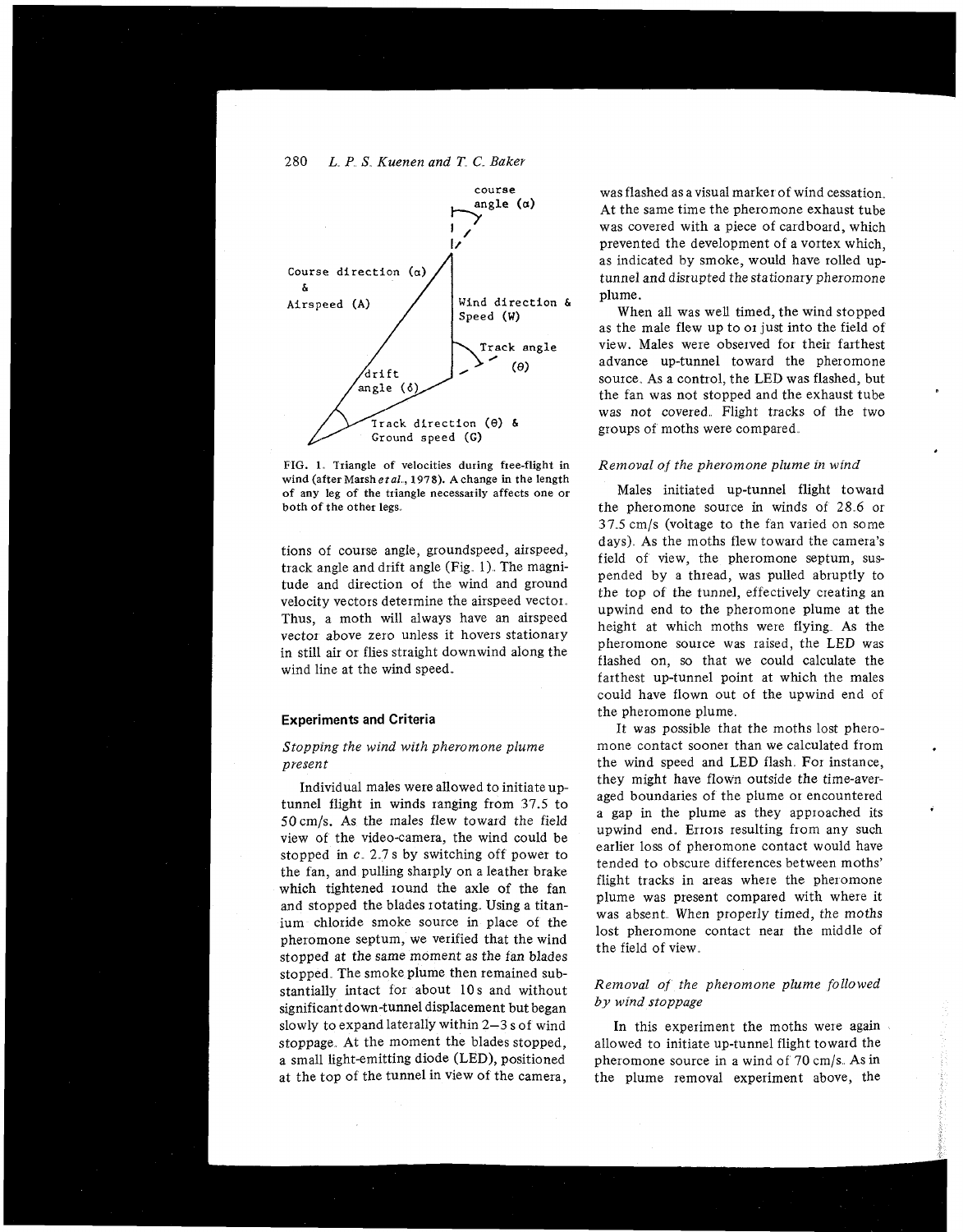## *A non-anemotactic mechanism in pheromone location* 281

pheromone septum was abruptly pulled up to the roof of the tunnel (with a concurrent LED flash) as a male approached the camera's field of view Approximately 1 s later the fan was turned off (LED flash and exhaust tube covered), and the wind stopped on average 2.7s after that (LED flash). Smoke source visualization demonstrated that with this procedure the up-tunnel end of the pheromone plume came to rest near the middle of the field of view. On average for all trials, the wind stopped 3.7 s  $(\pm 0.2 \text{ SD}; n = 13)$  after the plume was removed. The lack of exact reproducibility of time and rate of wind stoppage led to a zone of uncertainty as to the

location of the up-tunnel end of the plume  $(Fig. 3)$ . The moths were deemed to have lost pheromone contact after flying past the uptunnel end of this zone. This scoring procedure created a bias against finding differences between movements in the plume and nonplume areas

#### **Resu Its**

## *Stopping the wind with pheromone plume present*

Males initially flying upwind toward the pheromone source generally continued to fly up-tunnel after the wind was stopped, while



FIG **2** Tracks of flying **G** *molesta* males, videotaped from above Each figure represents a 65-cm-long section of the tunnel. The outer solid lines are the boundaries of the time-averaged pheromone plume, and the central dashed line is its axis. The pheromone septum is 105 cm to the right of each figure. Dots represent the moths' locations at consecutive 1160-s intervals. Wind was blowing from right to left when present, and the moths flew from left to right. (A) I he dashed line represents the moths<sup>7</sup> up-tunnel flight in wind. This male was displaced to the down-tunnel end by moving the ventral floor pattern in that direction, and then the moth flew up-tunnel again (solid line: after wind stopped; 'off' indicates the point at which the wind stopped. This male flew up to and touched the pheromone source. (B) Track of another moth flying up-tunnel without wind to within **5** cm of the pheromone source. The wind had stopped 0.3s before the moth came into view. (C, D) Tracks of moths flying in wind, before and after the pheromone was removed. In the first part of both tracks pheromone was present, its boundaries indicated by solid straight lines. The plume boundaries end at the point of calculated pheromone loss; the functional loss (see Methods), characterized by wide reversals, occurred farther up-tunnel.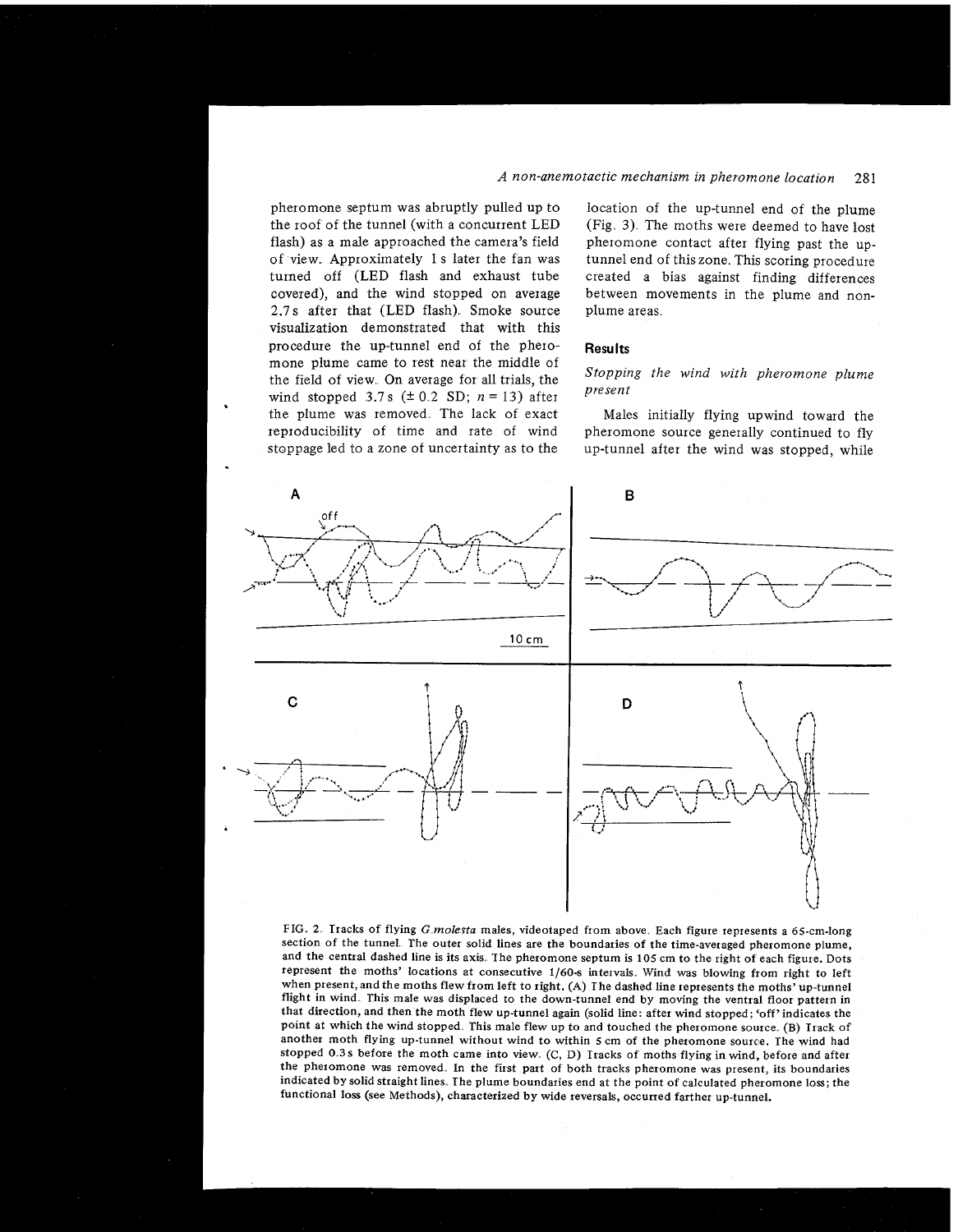## 282 *L.* P *S.* Kuenen and **T. C.** Baker

maintaining a similar zigzag pattern (Fig. 2a, b). Without wind 81% of twenty-seven males flew to within 10cm of the pheromone septum, and 44% actually located it and directed hairpencil displays toward it (mean flight distance in zero wind for the 8 1% flying within 10 cm of source =  $1.5 \pm 0.4$  m SD;  $n = 22$ ). None of the moths flew past the source.

Track reversal distances were not significantly different between moths flying with and without wind  $(5.5 \pm 2.6 \text{ cm SD}, n = 42 \nu$ . 6.6  $\pm$  1.9 cm SD,  $n = 27$ ;  $P > 0.05$ , t-test). The moths' inter-reversal track angles were not significantly different in wind  $(57.8^{\circ} \pm 12.40 \text{ SD},$  $n = 34$ ) or windless conditions (51.9°  $\pm$  14.60;  $n = 22$ ;  $P > 0.05$ , *t*-test), and tracks in both groups were significantly oriented in the uptunnel direction ( $P > 0.05$ ; V-test, Batschelet, 1972). The deviation from  $0^{\circ}$  (mean orientation angle directly up tunnel, was  $5.4^{\circ}$  ( $\pm 5.8$ ) SD,  $n = 34$ ) in wind v  $10.9^{\circ}$  ( $\pm 13.8$  SD,  $n = 22$ ) in zero wind ( $P > 0.05$ , Watson's U<sup>2</sup>test; Watson, 1962; Batschelet, 1972)

The overall velocity and the net velocity of males flying without wind were higher than for males flying with wind, and additionally, the turning frequency and turning magnitude were not significantly different in the two conditions ( $P > 0.05$ , Table 1). On the other hand, both the angular-to-linear velocity ratio and the angular velocity decreased in moths that flew without wind, while their distance per turn increased  $(P > 0.05,$  Table 1).

#### Removal of the pheromone plume in wind

Males' track reversal distances increased significantly (Fig. 2c, d) after flight into clean air in wind compared with flight in the pheromone plume  $(13.7 \pm 3.7 \text{ cm} \quad \text{SD}; \quad n = 36 \text{ v}. \quad 4.3 \pm$ 1.6 cm  $SD; n = 43; P < 0.05$ , t-test). Concurrently their inter-reversal track angles became more cross-tunnel during this typical casting flight (see Discussion) (Table 2) and upwind progress ceased (Fig. 2c, d). The moths initiated castingflight 0.7 s ( $\pm$  0.2 SD,  $n = 19$ ) after the calculated passage of the up-tunnel end of the pheromone plume,

Flight track parameters were measured from two starting points (Table 2); first, after the calculated passage of the moth out of the front of the plume, and second, beginning after behavioural manifestation of pheromone loss We considered the latter to be the true func-

tional loss of pheromone, and these tracks did not include the  $c$ . 0.7s of narrow zigzagging upwind flight that the use of the first method did

Casting was deemed to have started at the apex of the first turn that occurred outside the time-averaged pheromone plume boundary, after passage of the end of the plume, or at the apex of the most up-tunnel turn of the entire track, which ever came first. This first turn generally coincided well with the onset of wider track reversals and the predominantly <sup>+</sup> cross-tunnel inter-reversal legs (Fig. 2c, d). Inter-reversal track angles increased from 62"  $(\pm 9.1 \text{ SD}; n = 15)$  during pheromone-mediated flight to 77.3° ( $\pm$  9.0 SD; n = 15) after calculated loss of pheromone contact  $(P > 0.05)$ ; paiied t-test). Moths in casting flight after functional loss had a mean inter-reversal track angle of 88.2° ( $\pm$  16.2 SD, n = 15).

As expected, the net velocity decreased after both the calculated and functional loss of pheromone  $(P < 0.05$ , Table 2), whereas their overall velocity increased  $(P < 0.05$ , Table 2) After the transition to casting flight in clean air the moths' turning frequency was lower and their magnitude was higher (Table 2). Although there was no difference in angular velocity between flight with and without pheromone, the increases in the overall velocity led to decreased angular-to-linear velocity ratios (non-significant) and increased distances (significant) per turn (Table 2).

## Removal of the pheromone plume followed by wind stoppage

**4** 

In zero wind, moths flying out of the uptunnel end of the stationary plume into clean air (Fig. 3c, d) widened their cross-tunnel flights compared with their flight while in the plume region (Fig. 3a, b). Rather than a sudden turning-back toward the terminated up-tunnel end of the plume from which they had emerged, the males seemed to change their entire pattern of reversals, by lowering their frequency and steering more cross-tunnel (Table 3). Because no wind was present, the change from nanow to wide zigzagging and the increasing interreversal track angles (Table **3)** upon emergence from the plume could not have been steered anemotactically Rather, the track changes induced by drop in concentration may have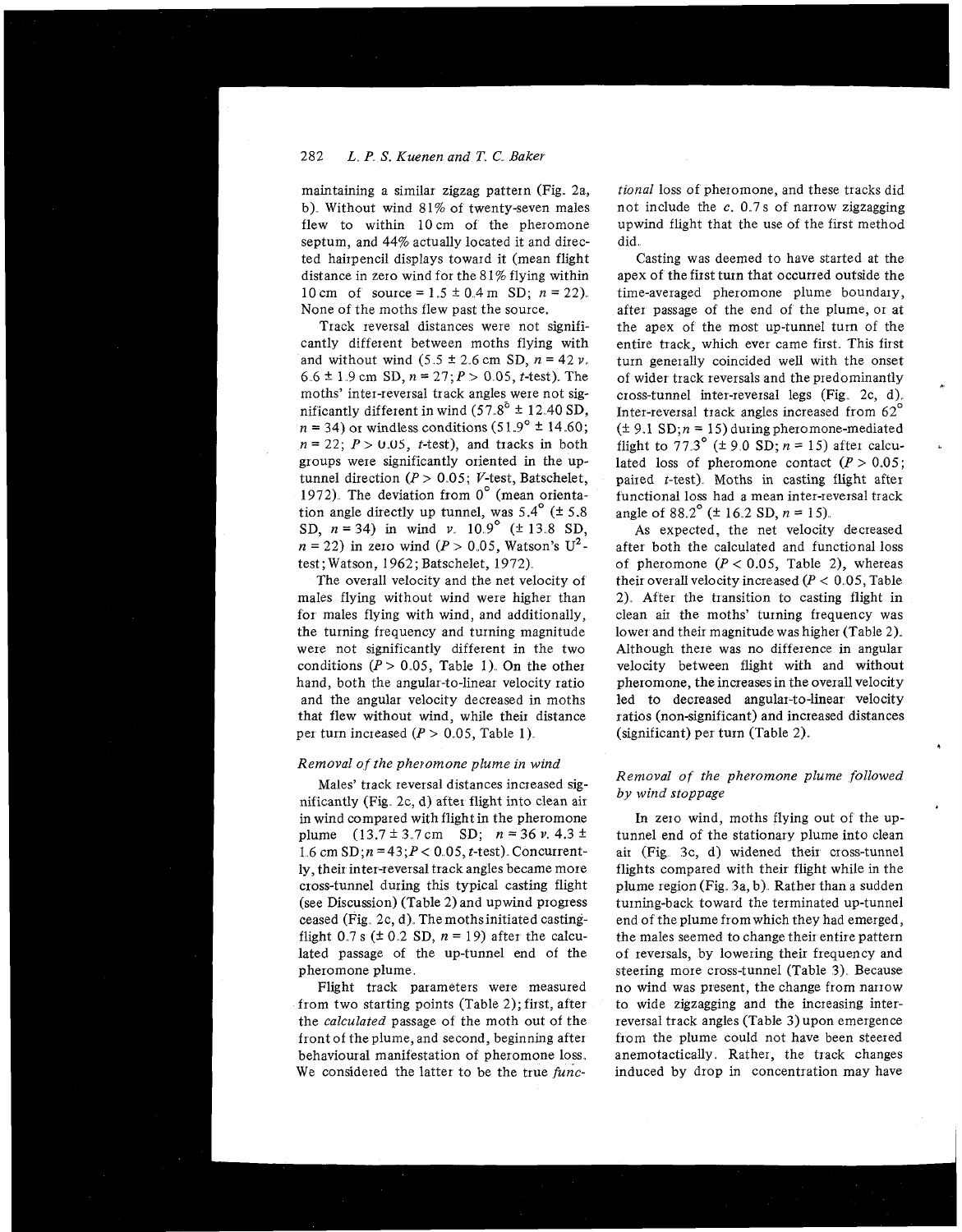| Flight conditions                                      | n  | Overall<br>velocity<br>$\text{(cm/s)}$ | Net<br>velocity<br>$\text{(cm/s)}$ | Turn<br>frequency<br>(turns/s) | Turn<br>magnitude<br>(°/turn)                         | Angular-to-<br>linear velo-<br>city ratio<br>$\degree$ /cm) | Angular<br>velocity<br>$(\degree$ /s) | Distance<br>per turn<br>(c <sub>m</sub> ) | Inter-reversal<br>track angle<br>$(°$ from 0) |
|--------------------------------------------------------|----|----------------------------------------|------------------------------------|--------------------------------|-------------------------------------------------------|-------------------------------------------------------------|---------------------------------------|-------------------------------------------|-----------------------------------------------|
| Up-tunnel flight;<br>pherome present:<br>wind present  | 36 | $62.1 \pm 14.0^{\mathrm{a}}$           | $29.1 \pm 10.8^2$                  | $7.5 \pm 1.4^{\circ}$          |                                                       | $150.5 \pm 36.5^{\text{a}}$ $25.4 \pm 14.9^{\text{a}}$      | $1015 \pm 238^2$                      | $10.6 \pm 4.8^{b}$                        | $57.8 \pm 12.4^{\circ}$                       |
| Up-tunnel flight;<br>pheromone present;<br>wind absent | 24 | $78.0 \pm 15.8^{\rm d}$                | $45.2 \pm 21.7^{\circ}$            | $6.3 \pm 1.9^d$                | $125.9 \pm 35.2^{\text{a}}$ $11.7 \pm 5.9^{\text{b}}$ |                                                             | $734 \pm 261^{\circ}$                 | $17.4 \pm 13.4^{\circ}$                   | $51.9 \pm 14.6^{\circ}$                       |

Means appearing in the same column having no letters in common are significantly different by  $t$ -test  $(P < 0.05)$ .

| Flight conditions                                                                                             | n  | Overall<br>velocity<br>(cm/s)                            | <b>Net</b><br>velocity<br>(cm/s) | Turn<br>frequency<br>(tums/s) | Turn<br>magnitude<br>(°/turn) | Angular-to-<br>linear velo-<br>city ratio<br>$\binom{^{\circ}}{cm}$               | Angular<br>velocity<br>$\binom{°}{ }$                                   | Distance<br>per turn<br>(cm) | Inter-reversal<br>track angle<br>$($ $\degree$ from 0) |
|---------------------------------------------------------------------------------------------------------------|----|----------------------------------------------------------|----------------------------------|-------------------------------|-------------------------------|-----------------------------------------------------------------------------------|-------------------------------------------------------------------------|------------------------------|--------------------------------------------------------|
| Male in plume                                                                                                 | 14 | $56.6 \pm 10.2^b$                                        | $26.1 \pm 9.5^{\circ}$           | $7.6 \pm 2.4^{\circ}$         |                               | $169.5 \pm 50.0^{\rm b}$ 28.3 $\pm$ 11.4 <sup>a</sup> 1049 $\pm$ 246 <sup>a</sup> |                                                                         | $10.3 \pm 4.7^{b}$           | $62.0 \pm 9.1^{\circ}$                                 |
| Male out front end<br>of plume<br>(Calculated loss of<br>pheromone had<br>occurred)                           | 14 | $65.1 \pm 14.7$ <sup>ab</sup> $7.5 \pm 4.2$ <sup>b</sup> |                                  | $6.0 \pm 1.7^{a}$             |                               |                                                                                   | $189.3 \pm 29.8^{\circ}$ $25.1 \pm 12.3^{\circ}$ $1021 \pm 311^{\circ}$ | $15.2 \pm 8.8^{ab}$          | $77.3 \pm 9.0^{b}$                                     |
| Male out front end<br>of plume;<br>"Casting" flight only<br>(Functional loss of<br>pheromone had<br>occurred) | 14 | $72.9 \pm 17.6^{\text{a}}$                               | $0.0 \pm 7.6^{\circ}$            | $5.6 \pm 4.1^{b}$             |                               | $239.7 \pm 56.1^{\text{a}} 21.5 \pm 13.1^{\text{a}} 1077 \pm 556^{\text{a}}$      |                                                                         | $22.3 \pm 10.8^{\circ}$      | $88.2 \pm 16.2^{\circ}$                                |

,<br>TABLE 2. Mean flight track measurements (± SD) of *G.molesta* males flying in wind with a pheromone plume present or after removal\*.

Means appearing in the same column having no letters in common are significantly different according to Duncan's new multiple range test  $(P < 0.05)$ .

\* The pneromone plume was removed from the moth's flight area **by** abruptly pulling the pheromone septum to the ceiling of the tunnel.

283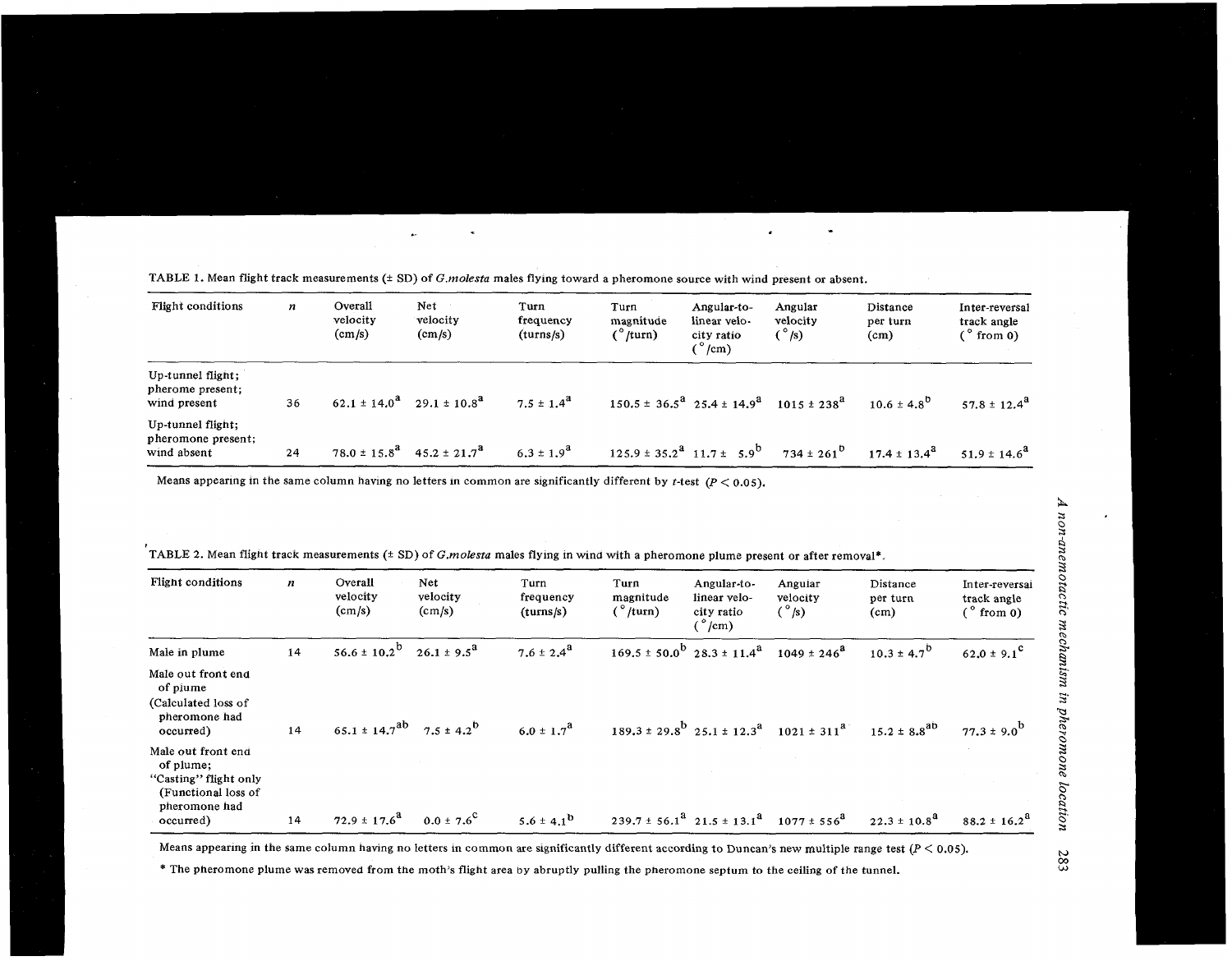

FIG **3** rracks of males flying up-tunnel without wind. **(A,** B) Controls, in which moths were flying uptunnel after the pheromone source had been left in the flight area; they flew to within 15 cm and 5 cm of the pheromone source, respectively (C, D) The pheromone source had been removed and the wind stopped before males entered the field of view. The position of the stationary plume in still air is indicated by solid straight lines at the left in each figure Each plume's up-tunnel end is within the dashed straight lines, the 'zone of pheromone uncertainty' (see Methods) Flight tracks to the right of this zone were in pheromone-free air Other conditions as in Fig. **2** 

been self-steered using a concentration-modulated motor programme with or without a 'memory' of the previous pattern in pheromone and visual feedback

The end result in the non-plume (clean air) regionin zero wind was that up-tunnel progress was reduced, net velocity dropped to 25.8 cm/s from 34 8 cm/s in the region of the plume and the mean closest approach to the source was 97.6 cm  $(\pm 39.0 \text{ SD}; n = 24)$  compared with 29.1 cm  $(\pm 35.7; n = 23)$  when the plume was not removed. Track reversal distances increased to 11.5 cm  $(\pm 3.4 \text{ SD}; n = 13)$  during flight in the non-plume region compated to 6.8 cm  $(\pm 2.5 \text{ SD}; n = 13)$  in the plume region  $(P < 0.05$ , *t*-test). In addition to the increased inter-reversal track angles, there appeared to be a trend toward increased turning magnitude in the non plume-region compared with tracks

of moths flying in the plume region (Table 3) Compared with moths in the clean air of the 'non-plume region', those in the same region for the control in which pheromone was present behaved just as they had in the plume region under all conditions, maintaining significantly narrower track reversals  $(7.7 \pm 4.2 \text{ cm})$ SD;  $n = 9$ ) and smaller inter-reversal track angles (Table **3)** 

As in our initial experiment, when the wind was stopped and a stationary pheromone plume was present, the moths in this experiment also continued to fly up-tunnel toward the source (Fig. 3a, b);  $43\%$  flying to within 10 cm of it. In zero wind, the overall velocity did not change significantly after flight into clean air, and here the reduction of up-tunnel progress must have been caused by steering changes and not by a change in linear velocity

284 *L,,* **P,,** S" *Kuenen and T.* C.. *Baker*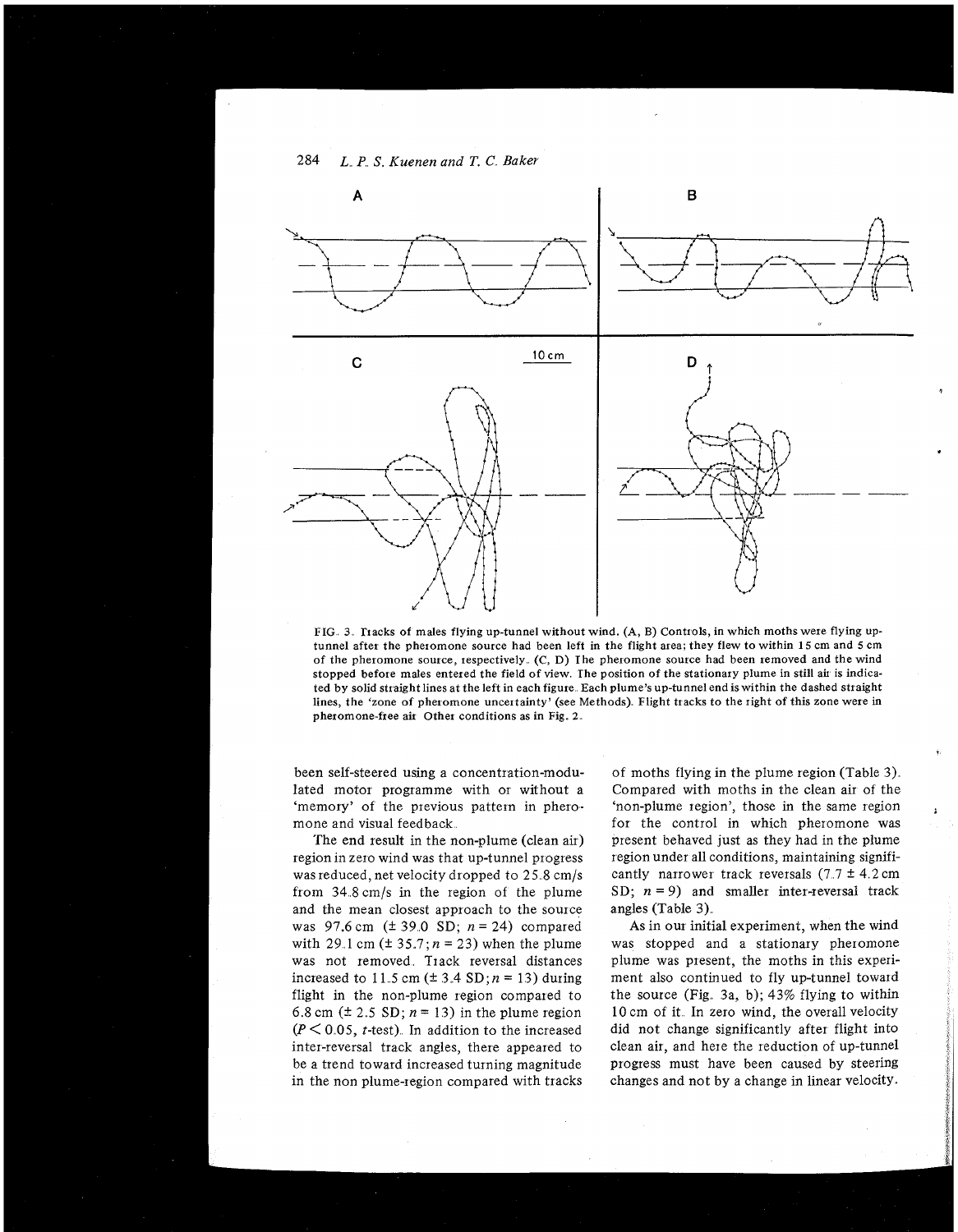| Flight conditions<br>in zero wind                    | n  | Overall<br>velocity<br>(cm/s) | Net<br>velocity<br>(cm/s)                              | Turn<br>frequency<br>(turns/s) | Turn<br>magnitude<br>$\binom{°}{\text{turn}}$ | Angular-to-<br>linear velo-<br>city ratio<br>$\binom{°}{cm}$ | Angular<br>velocity<br>(°/s) | Distance<br>per turn<br>(cm) | Inter-reversal<br>track angle<br>(° from 0) |
|------------------------------------------------------|----|-------------------------------|--------------------------------------------------------|--------------------------------|-----------------------------------------------|--------------------------------------------------------------|------------------------------|------------------------------|---------------------------------------------|
| Pheromone source<br>removed;<br>plume region         | 14 |                               | $85.8 \pm 18.3^{\circ}$ 34.8 $\pm 26.5^{\circ}$        | $4.8 \pm 1.4^{ab}$             | $163 \pm 61^{ab}$                             | $9.6 \pm 5.3^{\text{a}}$                                     | $702 \pm 185^{\circ}$        | $20.6 \pm 7.0^{ab}$          | $62.4 \pm 18.5$ <sup>bc</sup>               |
| Pheromone source not<br>removed;<br>plume region     | 9  |                               | $84.9 \pm 25.5^{\text{a}}$ $41.8 \pm 22.5^{\text{ab}}$ | $5.3 \pm 1.2^{ab}$             | $159 \pm 49^{ab}$                             | $11.7 \pm 7.1^{\text{a}}$                                    | $759 \pm 192^{\rm a}$        | $18.3 \pm 4.7^{ab}$          | $57.8 \pm 14.9^{b}$                         |
| Pheromone source<br>removed;<br>non-plume region     | 13 |                               | $92.6 \pm 14.2^{\text{a}}$ $25.8 \pm 23.9^{\text{b}}$  | $4.2 \pm 1.1^{b}$              | $180 \pm 59^{\circ}$                          | $7.6 \pm 3.2^{\text{a}}$                                     | $682 \pm 167^{\rm a}$        | $26.7 \pm 13.6^{\circ}$      | $82.8 \pm 19.7^{\circ}$                     |
| Pheromone source not<br>removed;<br>non-plume region | 8  |                               | $85.5 \pm 21.5^a$ 41.0 ± 26.0 <sup>ab</sup>            | $5.8 \pm 1.8$ <sup>ab</sup>    | $150 \pm 41^{ab}$                             | $10.3 \pm 5.7^{\text{a}}$                                    | $828 \pm 229^{\rm a}$        | $17.4 \pm 6.6^{b}$           | 62.7 $\pm$ 17.5 <sup>b</sup>                |

TABLE 3. Mean flight track measurements (± SD) of *G.molesta* males flying toward a pheromone source in zero wind. A stationary plume with an up-tunnel end was established by removing the pheromone source such that 'plume' and 'non-plume'regions were created. The source was left in place as a control.

 $\tilde{\phantom{a}}$ 

 $\bullet$ 

 $\bullet$ 

Means appearing in the same column having no letters in common are significantly different according to Duncan's new multiple range test  $(P < 0.05)$ .

In only nine out of eighteen cases where plume was left in place, the wind had stopped completely when the male was in the 'plume' region. The wind had stopped by the time all eighteen moths had entered the non-plume region. **3** 

285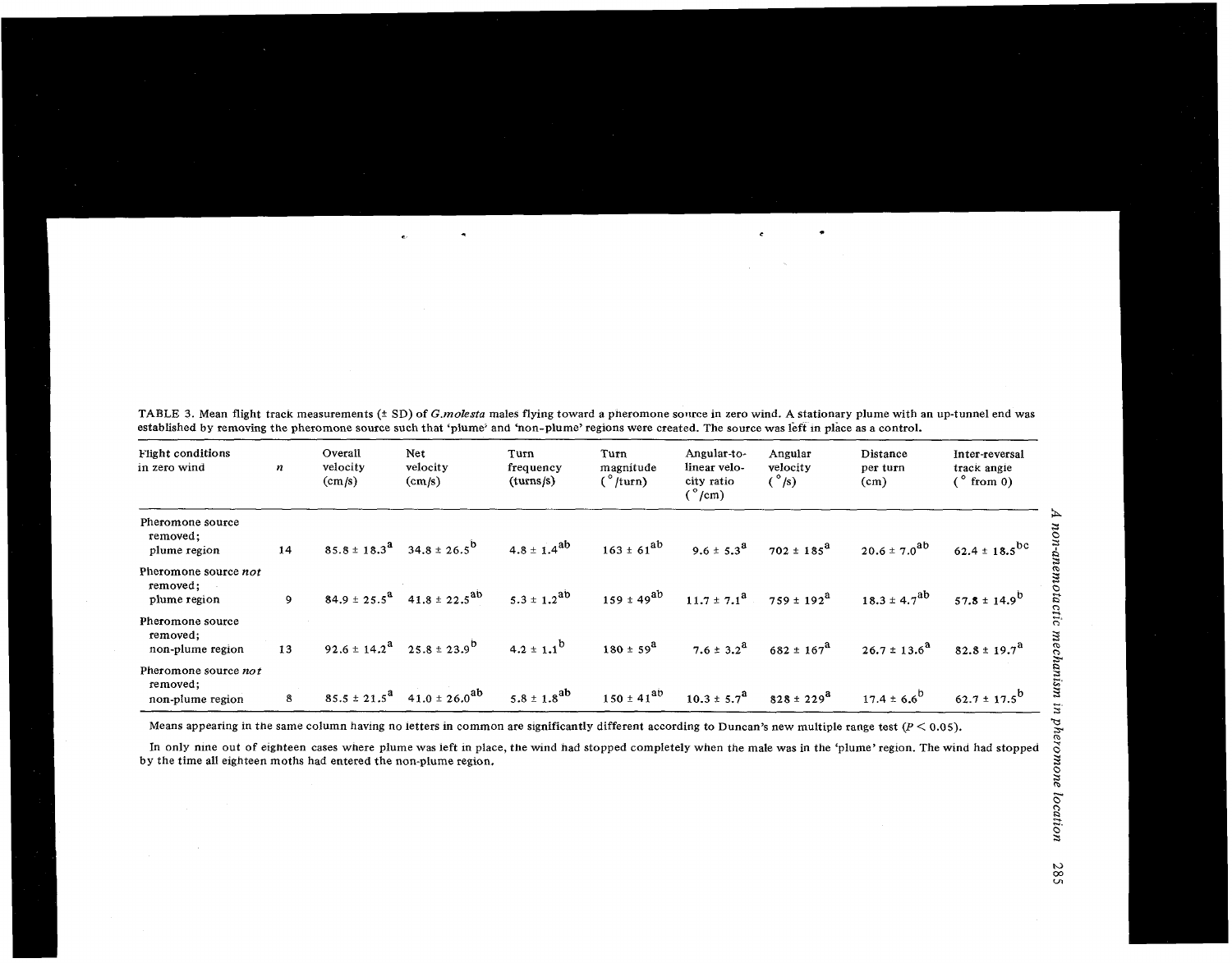#### 286 L. P. S. Kuenen and T. C. Baker

## **Discussion**

During flight in wind, the wind speed and a moth's airspeed, groundspeed, track angle, course angle, and drift angle are fairly precisely related (Fig. 1; after Marsh *et al.*, 1978). In our experiments, the triangle of velocities neccessarily collapsed when we reduced the wind speed to zero by stopping the fan. As a consequence, the moths' airspeeds became equal to their ground speeds, their track angles and course angles became identical, their drift angles became zero and anemotaxis was impossible since no wind was present

Since anemotaxis could not have occurred, it is clear that some other mechanism(s) must have been operating to allow the moths to continue to zigzag along the stationary plume toward the pheromone source. The maintenance of an up-tunnel zigzagging track, developed before the wind had stopped, could have accounted for the males' continued progress toward the source Maintenance of this up-tunnel momentum alone, however, cannot account for why males never flew past the source or why their left-right reversals remained as close to the plume axis after the wind was stopped as before it was stopped

That the males' movements in the plume area in zero wind were in fact chemically mediated by the plume was suggested by their change of flight tracks after flying out of the front end of the plume into clean air They no longer progressed up the tunnel, but rather, made wider left-right reversals steered more directly cioss-tunnel In fact, in zero wind the flight patterns in the plume and after emergence from its up-tunnel end were not unlike those when wind was present (compare Fig. 2c, d with Fig. 3c, d). In wind, the males' track reversal distances were first narrow when in the plume and then wide after losing it, at which time the inter-reversal track angles increased. Similar results in wind were first reported by Kennedy & Marsh (1974) and later described by Marsh *et al.* (1978).

Until the findings of Kennedy *et a1* (1980, 1981), Kennedy & Marsh's (1974) working model and that of Marsh et al. (1978) for the events occurring during pheromone source location was that pheromone onset would tiigger positive optomotoi-regulated anemotaxis and loss of pheromone would trigger

reversing anemomenotaxis with nearly 90' track angles with respect to the windline. This dichotomy of responses would never be seen fully during flight in a normal plume because the rapid onset and offset of stimulation encountered by a moth flying through concentrated pheromone filaments, then through 'holes' of clean air, would never allow either of the two anemotactic responses to develop in full. Rather, the hybridized result would be atrackwith left-right zizags oriented obliquely into the wind

Kennedy & Marsh's (1974) demonstration of the optomotor anemotactic response neatly negated the hypothesis of Farkas & Shorey (1972) and Shorey (1973) that chemotaxis alone could account for pheromone source location by flying moths, but it only failed to confirm the existence of the hypothesized chemotactically-guided *longtitudinal displacement toward thesource* Farkas & Shorey had, in addition, provided evidence that in zero wind the *lateral* distances of the moths' zigs and zags remained narrow along the stationary plume, and they hypothesized that this was caused by a chemotactic turning back towards the plume whenever clean air was encountered (Shorey, 1973). It is this lateral component from their results that has been largely ignored by researchers, and which is now partially substantiated by our experiments.

Males of G *molesta* do indeed appear to use chemotaxis when zigzagging toward the source in zero wind to remain in close proximity to the time-averaged plume. However, as to how they do this differs in one basic way from Farkas & Shorey's. Instead of each excursion out of the plume causing a reversal back into the plume, we propose that the ambient concentration modulates the frequency of a *protracted programme* of track reversals. In performing the internally-stored, self-steered motor programme (Kennedy, 1978), the moth might use visual feedback from the environment, or perhaps only proprioreceptive feedback In either case, each zig and zag would not be steered according to concentration as Farkas & Shorey proposed, although in carrying out the movements the male might give the *appearance* of doing just that. When wind is also considered, our model differsin a second way from theirs We propose that the selfsteered chemotactic programme is *integrated*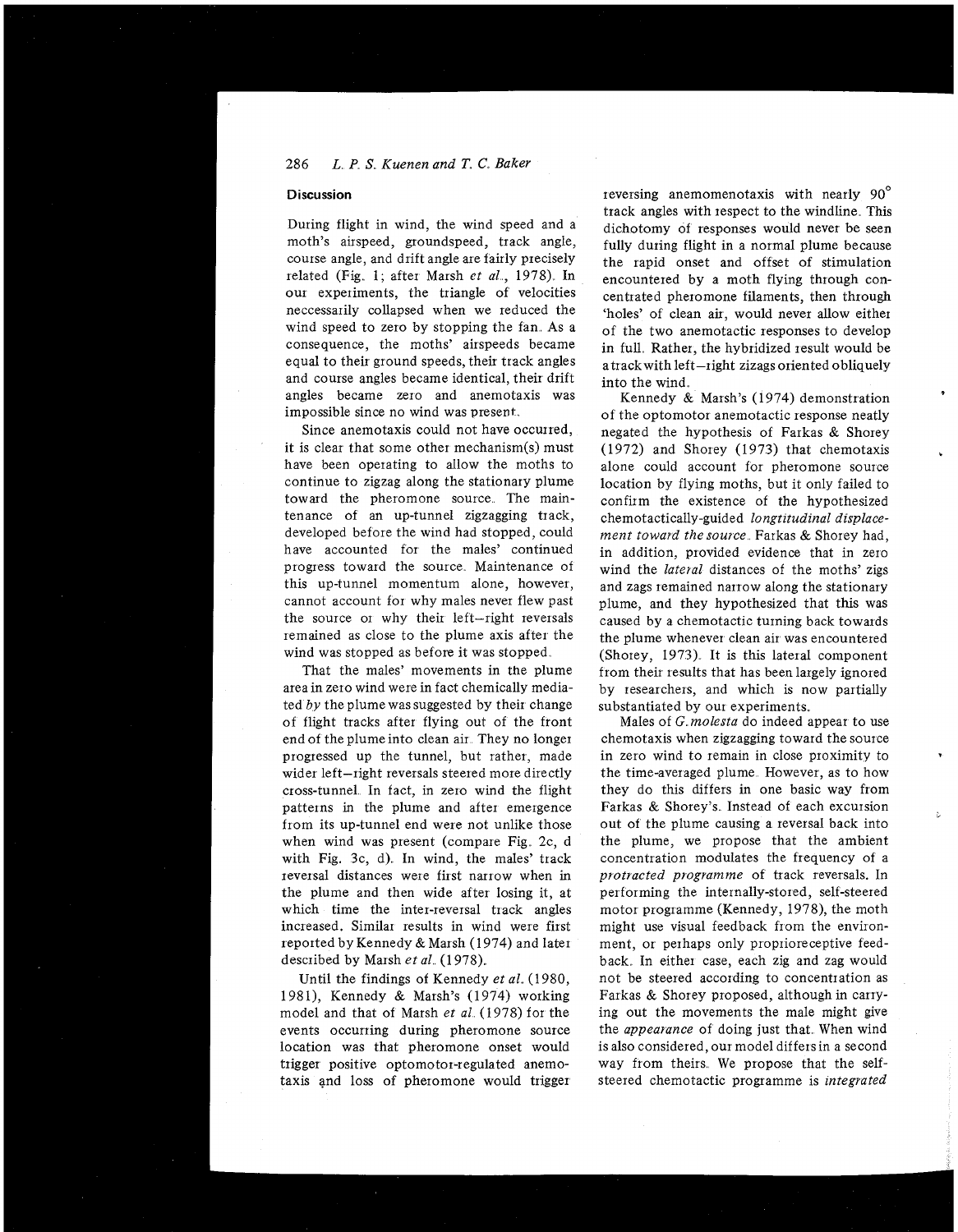#### *?tactic mechanism in pheromone location* 287

*with* optomotor regulated anemotaxis, whereas they proposed that *only chemotaxis* and not anemotaxis is used.

Farkas & Shorey (1972) and Shorey (1973) believed that their moths might have been able to sample simultaneously and hence compare pheromone concentrations received by each antenna as they left the (time-averaged) plume. Such a mechanism would permit tropotaxis (Fraenkel & Gunn, 1940) Kennedy & Marsh (1974) found that flight tracks of unilaterally antennectomized males up a pheromone plume were normal in all respects, negating the likelihood of such simultaneous sampling by flying moths Furthermore, it is unlikely that *consis*  tent directional information on the plume's location could be gathered by this type of sampling due to the spatial randomness both of the plume filaments and of the moth's track relative to them (Kennedy, 1977, 1978),

This same problem would also occur in sequential sampling, and the type of side-toside sequential sampling relative to the direction of net displacement, permitting the transverse klinotactic reactions invoked by Shorey (1973), would be particularly vulnerable to this problem (Fraenkel & Gunn, 1940; Kennedy, 1978); so would klinotaxis mediated by longitudinal sampling (Kennedy, 1978) in which the sequential sample is taken along the path of net displacement. However, if the sequential sampling of the ambient concentration along the path of displacement were used **r** to modulate a *self-steered* programme of zigzags, then such longitudinal klinotaxis could be useful in filamentous plumes (Kennedy, 1978). When our moths in zero wind flew out of the front end of the stationary plume into clean air, and then changed their pattern of zigzags, they showed evidence both of using longitudinal klinotaxis during flight along the stationary plume and a self-steered zigzag programme (Fig.  $3c, d$ ).

Our results in zero wind are quite similar to recent findings by Kennedy *et a1* (1980, 1981) for *Adoxophyes orana* moths in wind, which demonstrate that turning not only occurs upon loss of pheromone, but also upon onset of pheromone stimulation, and that even with uniform, constant pheromone contact, moths zigzag more narrowly and more often than when in uniform clean air. Their conclusion was that zigzagging movements are made by

moths not only upon finding themselves in clean air, but in pheromone as well. This model represented a sharp departure from the earlier, dichotomous one of positive anemotaxis alternating with reversing anemomenotaxis (Kennedy & Marsh, 1974; Marsh *et al.,*  1978), and provided a new way to explain how males can 'lock on' to a plume after casting flight in clean air.

We initially envisaged that the longitudinal chemoklinotactic mechanism for orientation to a pheromone source in zero wind would merely supplement the anemotaxis available to males when wind is present (Baker & Kuenen, 1982). We now propose that this protracted programme of zigzags is superimposed upon anemotaxis, while wind is present, to help keep a male 'locked on' laterally to the plume (Kennedy *et al,* 1980, 1981)

We are not suggesting that the chemotaxis operates *in place of* anemotaxis when wind is present, but *in addition to* it, and there is some recent evidence supporting this proposal. The movements of our males in zero wind and at near-zero effective wind velocity, both while in and out of contact with pheromone, were quite similar to those in wind, with and without pheromone, They were also similar to those of other species in wind in other recent studies where, in both non-homogeneous pheromone clouds, higher concentrations (or presence, compared with absence) of pheromone caused narrower track reversals than did lower concentrations (Kennedy & Marsh, 1974; Marsh et al., 1978; Cardé & Hagaman, 1979;Kennedy *et al,* 1980, 1981; Keunen & Baker, 1982a). The frequency of the reversals was thus determined by concentration under unvarying wind velocities (Kuenen & Baker, 1982a; Kennedy *et a!.,* 1980, 1981), and provides evidence for such a chemoklinotactic programme in wind

In addition, as demonstrated here, male G *molesta* (and *P interpunctella*) (Marsh *et al.*, 1978, 1981), upon flying out the front end of a plume in wind, continue to zigzag for around 0 5 s or more in clean air, and since there is physically no plume present, the zigzags must be a continuance of the internal programme of turns, whose frequency then becomes lower as the reduced ambient concentration is perceived by the moth,

Presumably an anemomenotactic response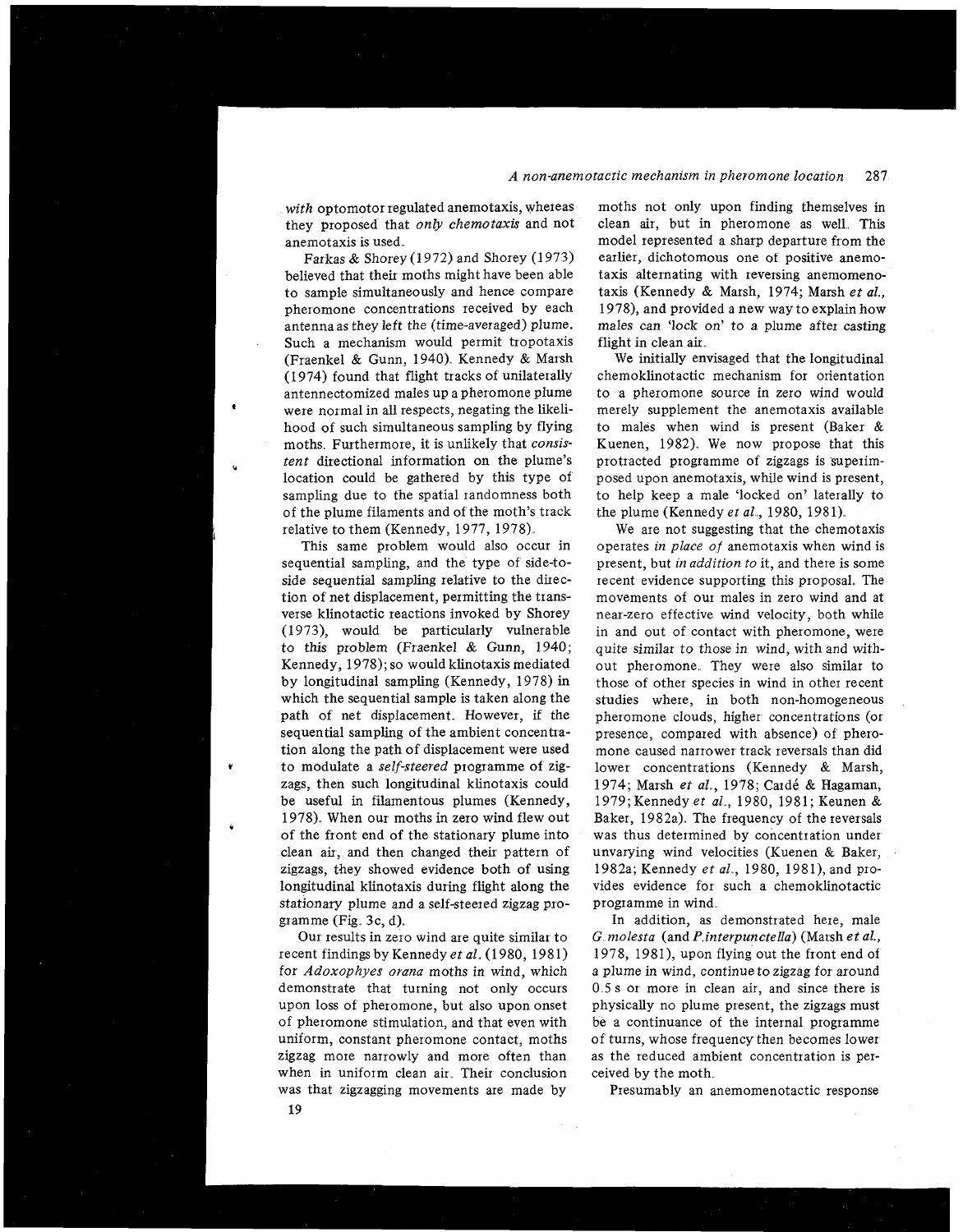## 288 *L. P. S Kuenen and T.* **C.** *Baker*

to drift is superimposed on the chemotactic programme, giving polarity to the zigzags and resulting in upwind displacement. Recent evidence indicates that repeated 'zigzag' types of track reversals, or 'counter-turns' (Tobin, 1981) are made by moths flying to pheromone alone and having had no pre-exposure to windinduced drift (Kennedy, Ludlow & David, unpublished data; Baker, Willis & Phelan, unpublished data). However, the zigzags had no consistent direction, and meandered around the tunnel A zigzagging track as opposed to a straight one may not only be an efficient way to maintain contact with pheromone, but also efficient for sampling for shifts in wind direction and for the quick detection of wind direction immediately following a lull In zero wind and zero drift, optical flow-field feedback could mediate zigzagging, and could account for continued progress up a stationary pheromone plume during a wind lull. Experiments axe in progress to test these ideas and determine the relative contributions of anemotaxis, longitudinal chemoklinotaxis, and visual cues relating to both these systems during flight up a pheromone plume, with and without wind

In this study we have partially substantiated the results of Farkas & Shorey (1972) that males can locate a pheromone source in zero wind, albeit maintaining contact with the plume by a different kind of chemotaxis from the one they proposed. The up-tunnel displacement of our mothsin zero wind was apparently influenced by an initial setting of the polarity of the zigzags while the wind was on, presumably through optomotor anemotaxis. Farkas & Shorey did not appear to realize the contribution made by optomotor anemotaxis to the initial up-tunnel progress of their moths before the wind stopped (Kennedy & Marsh, 1974)

During wind lulls'in nature, males that could advance several metres toward a female by maintaining their previous flight pattern of narrow zigzags in the continued presence of pheromone should arrive at the female sooner than those lacking this ability. This is now even clearer in view of the recent findings by David *et al.* (1982, 1983) that pheromoneladen air moves in straight lines away from a pheromone source regardless of shifting wind directions Gypsy moth males' displacement

while in pheromone-laden wind was usually toward the source, and if wind were to cease it would appear that continuing to move in the same direction as long as pheromone was present would continue to take the male directly toward the source.

#### **Acknowledgments**

This study was supported by NSF grant BNS-8102168 to T.C.B. We thank J. S. Kennedy, A. R. Ludlow, C. T. David, P. L. Phelan and M A Willis for helpful comments on the manuscript, R. W. Simmons and R. S. Vetter for rearing the  $G$  molesta used in this study and R. S. Vetter and P. L. Phelan for technical assistance

#### **References**

- Baker, T.C. & Cardé, R.I. (1979a) Endogenous and exogenous factors affecting periodicities of female calling and male sex pheromone response in *Grapholztha molesta* (Busck) *Journal of Insect Physiology,* 25, 943-950.
- Baker, T.C. & Cardé, R.T. (1979b) Analysis of pheromone-mediated behaviors in male *Grapholitha molesta,* the oriental fruit moth (Lepidoptera: Tortricidae) *Environmental Entomology,*  8,956-968
- Baker, I.C, Meyer, W & Roelofs, W.L. (1981) Sex pheromone dosage and blend specificity of response by oriental fruit moth males *(Entomologin Experimentahs et Applicata,* 30,269 -279
- Baker T.C. & Kuenen, L.P.S. (1982) Pheromone source location by flying moths: a supplementary non-anemotactic mechanism. *Science. 2* 16, 424- 427.
- Baker, I.C. & Roelofs, W.L. (1981) Initiation and termination of oriental fruit moth male response to pheromone concentrations in the field *Environmental Entomology,* 10, 211-218.
- Batschelet, E. (1972) Recent statistical methods for orientation data. Animal Orientation and Naviga*tion* (ed. by S. R. Galler, K. Schmidt-Koenig, G. J. Jacobs and R. E. Belleville), pp. 66-91.
- Cardé, A.M., Baker, T.C. & Cardé, R.T. (1979) Identification of a four-component sex pheromone of the female oriental fruit moth, *Grapholitha molesta* (Lepidoptera: Iortricidae) *Journal of Chemical Ecology,* 5,423-427.
- card6, R.T & Hagaman, T E. (1979) Behavioral iesponses of the gypsy moth in a wind tunnel to air-borne enantiomers of disparlure *Environmental Entomology,* 8,475 -484
- David, C.T., Kennedy, J.S., Ludlow, A.R., Perry, J.N. & Wall, C (1982) A reappraisal of insect flight towards a distant source of wind-borne odor *Journal of Chemical Ecology,* 8, 1207-1215